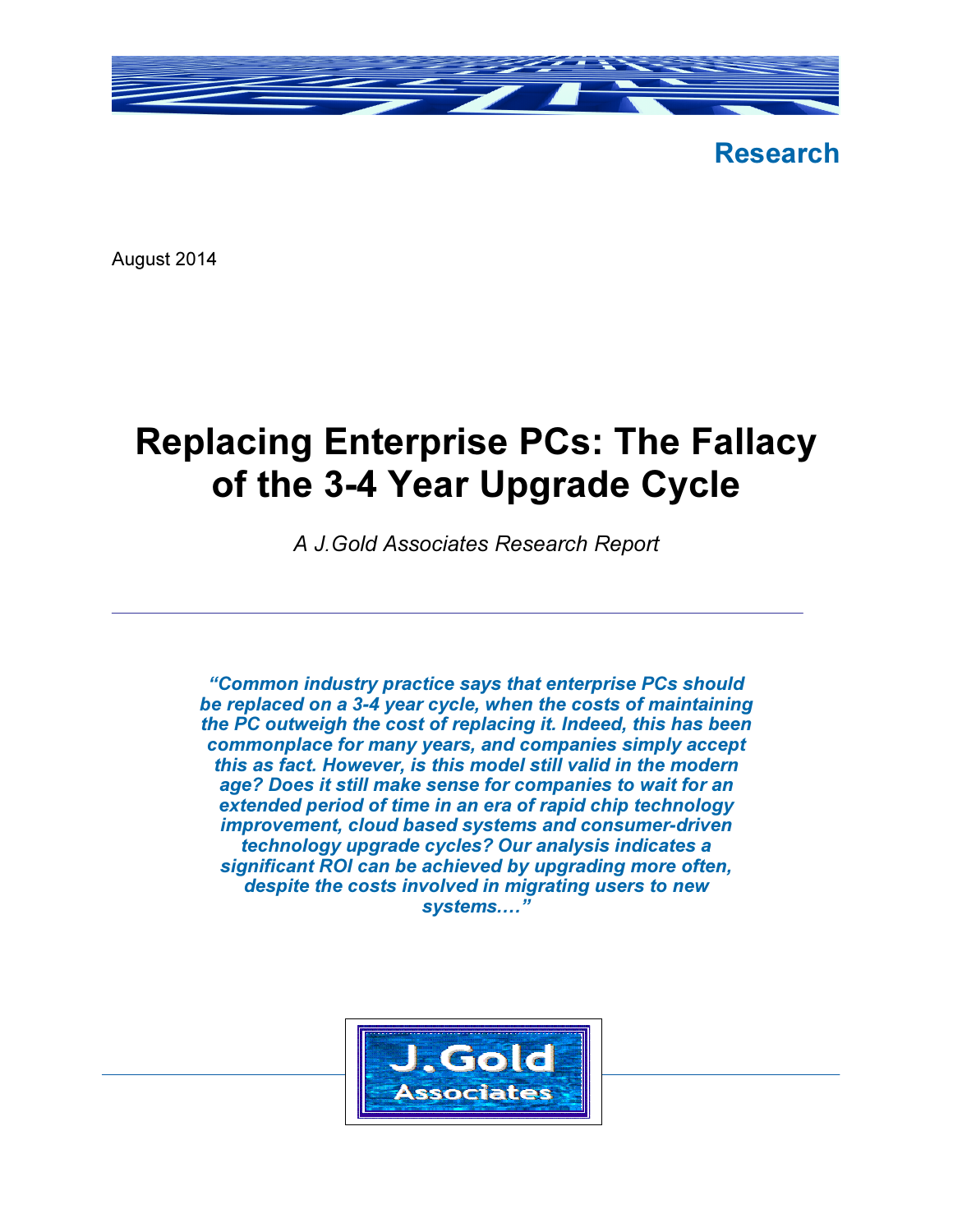

# **Contents**

| Figure 1: Test Results: Productivity Improvement for Current Generation Machine vs. 2 Year Old |
|------------------------------------------------------------------------------------------------|
|                                                                                                |
| Figure 2: Six Roll-Based Work Scenarios and Their Relationship to Benchmark Test Scenarios 5   |
|                                                                                                |
|                                                                                                |
|                                                                                                |
| Figure 4: Average Yearly Saving Per Worker Role Through "Newer Machine" Productivity           |
|                                                                                                |
|                                                                                                |
|                                                                                                |
|                                                                                                |
|                                                                                                |
|                                                                                                |
|                                                                                                |
|                                                                                                |
|                                                                                                |
|                                                                                                |
| Appendix 1: PC Test Machine Configurations as Reported by SYSmark Test Suite10                 |
|                                                                                                |
|                                                                                                |
|                                                                                                |

 Copyright © 2014 J.Gold Associates, LLC. All rights reserved. www.jgoldassociates.com

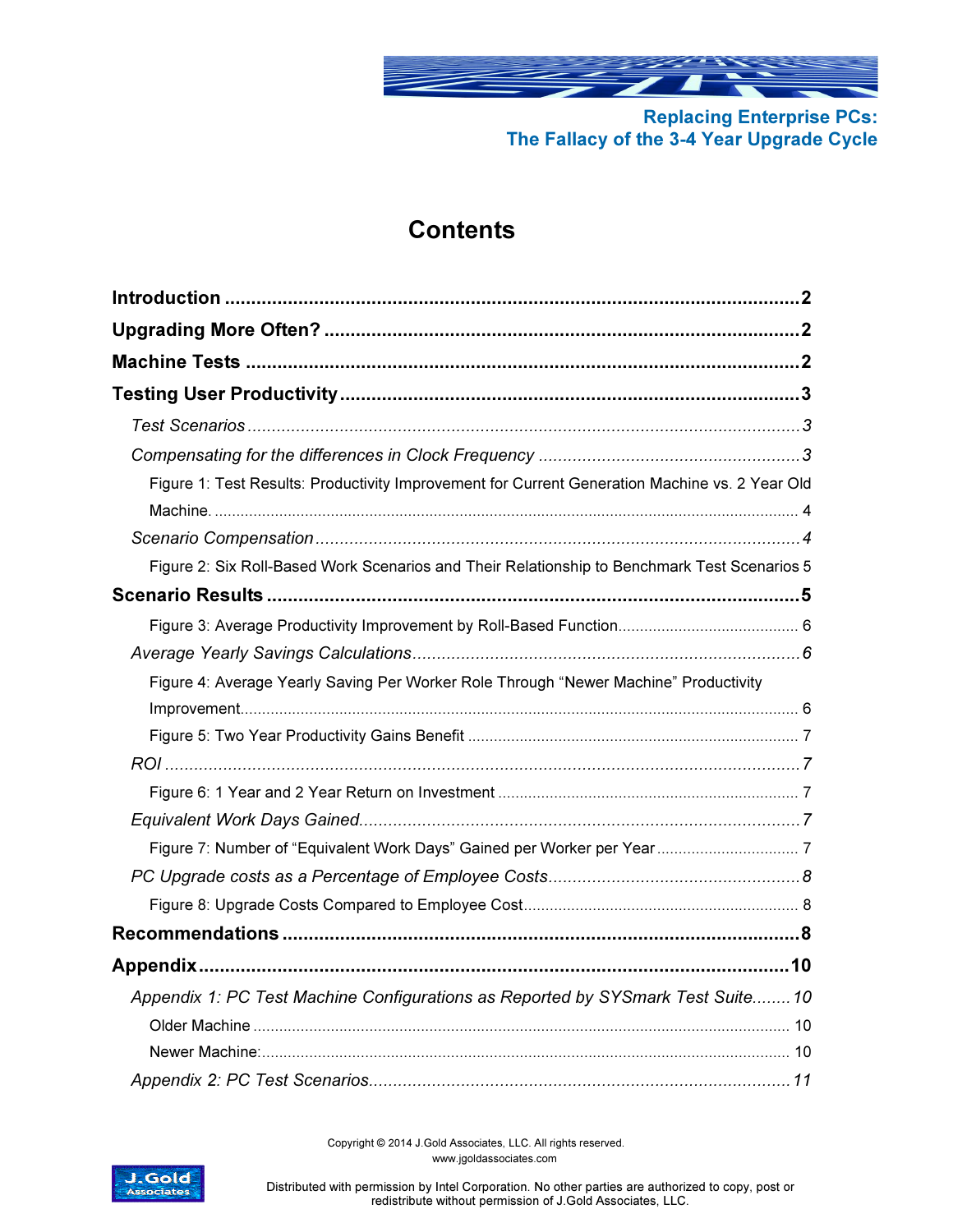

Replacing Enterprise PCs: The Fallacy of the 3-4 Year Upgrade Cycle

# Introduction

Common industry practice says that enterprise PCs should be replaced on a 3-4 year cycle, when the costs of maintaining the PC outweigh the cost of replacing it. Indeed, this has been commonplace for many years, and companies simply accept this as fact. However, is this model still valid in the modern age? Does it still make sense for companies to wait for an extended period of time in an era of rapid chip technology improvement, cloud based systems and consumer-driven technology upgrade cycles? We have investigated the benefits enterprises can achieve by upgrading user PCs more frequently. Our analysis indicates a significant ROI can be achieved by upgrading more often, despite the costs involved in migrating users to new systems. We are confident that organizations that deploy new systems on a 2 year upgrade cycle will achieve a substantial positive benefit, and recommend that all organizations implement this strategy as soon as possible. While we expect any PC to benefit, the greatest benefits are likely to occur in mobile-class devices where most companies are now focused, and therefore this research and analysis has centered on notebook computers. Below we describe our research and quantify its results.

TREND: Most enterprises look at the 3-4 year upgrade cycle for their PCs as optimum. However, we believe this is outdated legacy thinking. Given the rapid advance of chip technology, the lower cost of new devices relative to the cost of employing typical knowledge workers, and the potential for substantially improved productivity, we recommend a 2 year upgrade cycle be instituted. The ROI is substantial, and the upgrade investment can be recovered in a matter of a few weeks of use by most knowledge workers J.Gold Associates LLC.

# Upgrading More Often?

In order to evaluate the benefits of a "more-often" approach to machine upgrades, we tested an approximately 2 year old enterprise-class notebook ("older generation") and a newly released machine ("current generation"). This provided quantitative data for our analysis. We compared the typical productivity gains achieved by the increase in performance available from the current generation device in roll-based work scenarios for several typical job functions within enterprises. By evaluating the potential gains in productivity improvements, and by calculating an ROI based on these improvements, we are able to determine whether a shorter or longer refresh cycle is most appropriate for the majority of companies.

# Machine Tests

We analyzed the user productivity improvement benefits by running benchmark tests and comparing the results for the "older generation" and "current generation" machines. The older machine is an HP EliteBook 8570P, which was released in 2012. The current machine tested for comparison purposes is an HP ProBook 650, which was selected as the closest equivalent to the older generation machine. The biggest difference between the devices is the generation of Intel Core processors powering them  $(3<sup>rd</sup>$  generation Core i5 vs.  $4<sup>th</sup>$ generation Core i5). Both test machines had an identical amount of memory and the same SSD. They both had Windows 7 installed. The chip in the newer machine had a slightly

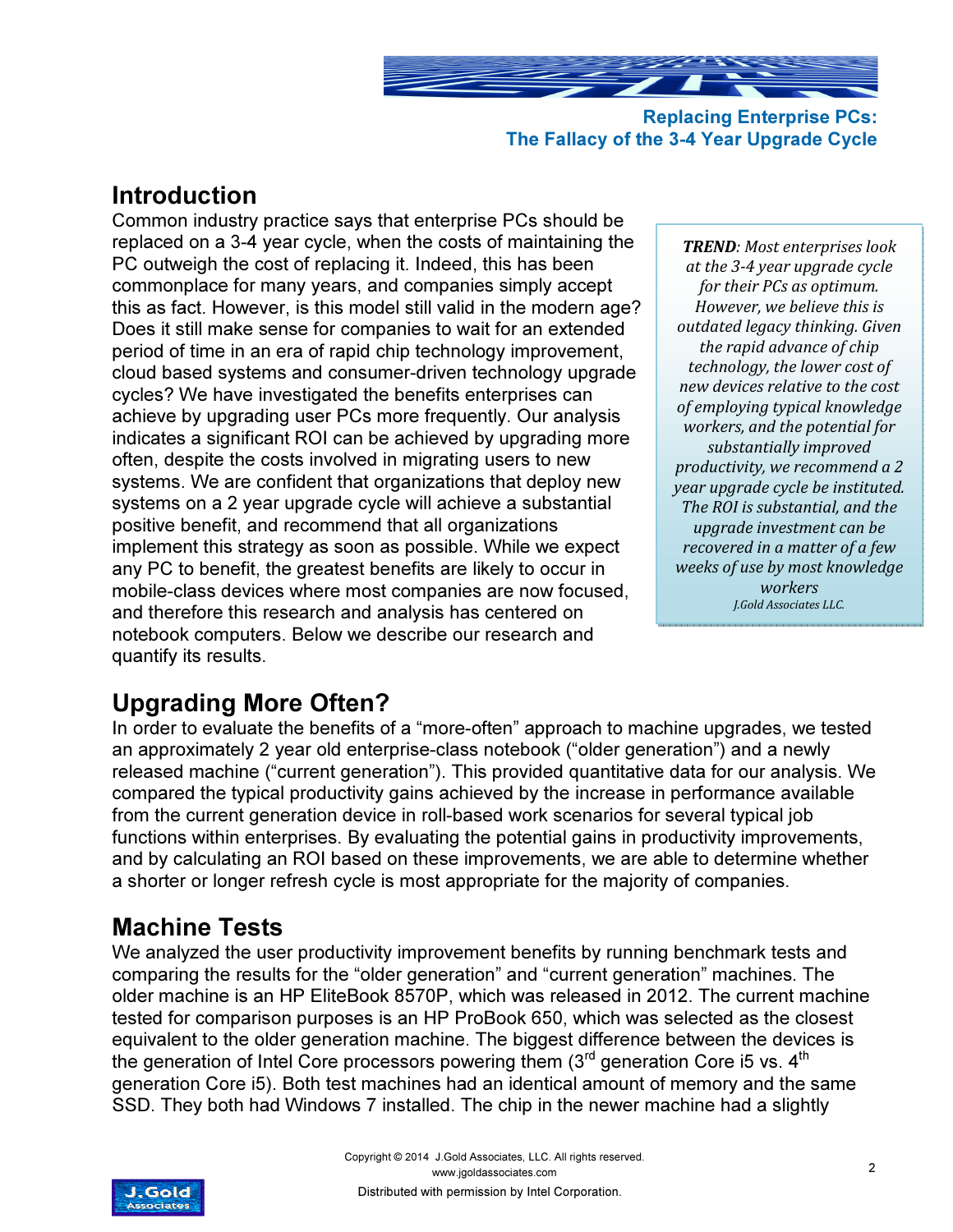

higher clock rate, but this was compensated for, with test scores "equalized" to reflect this disparity. A more complete specification for each machine can be found in Appendix 1

# Testing User Productivity

To evaluate users productivity, we conducted tests on each machine utilizing a real-world application benchmark (BAPCo's SYSMark 2012). We consider this benchmark to be a realistic suite of actual applications that is similar to work being done in a typical business setting. While no test suite is perfect, we believe application-based tests run under a script moving data into and out of programs and executing program operations produce a more realistic outcome than synthetic tests that do not use actual productivity applications. As a result, this standardized test suite provides a fair representation of real world operations for comparative purposes, and our findings are based on these tests.

# Test Scenarios

SYSmark 2012 utilizes 6 "test scenarios" that perform specific routine operations, based on an analysis by BAPco of typical "roles" in business settings. While individual usage will vary by user role, responsibility, industry, etc., we believe these scenarios to be a fair representation of a typical work scenario. The test scenarios in SYSmark 2012 include:

- $\triangleright$  Office Productivity
- $\triangleright$  Media Creation
- $\triangleright$  Web Development
- $\triangleright$  Data/Financial Analysis
- $\geq$  3D Modeling
- $\triangleright$  System Management

Detailed analysis of the applications and scenarios for each test are provided in Appendix 2, as described in the SYSmark 2012 documentation.

Each machine was re-imaged with a clean, fresh version of Windows 7, and then machinespecific drivers were added. The SYSmark test suite was then installed on each machine. The complete SYSmark 2012 test suite was then run on each machine, with each test run taking multiple hours to complete. The automated tests were run 3 times on each machine and an average result was then calculated.

### Compensating for the differences in Clock Frequency

As stated earlier, the newer machine had a faster clock rate (2.8GHz) than the older machine (2.6GHz). To compensate, we corrected all tests scores obtained on the faster machine by multiplying them by .94 to reflect a correction factor for the differing clock rates (determined by the ratio of the clock frequencies with a slight additional correction factor applied).

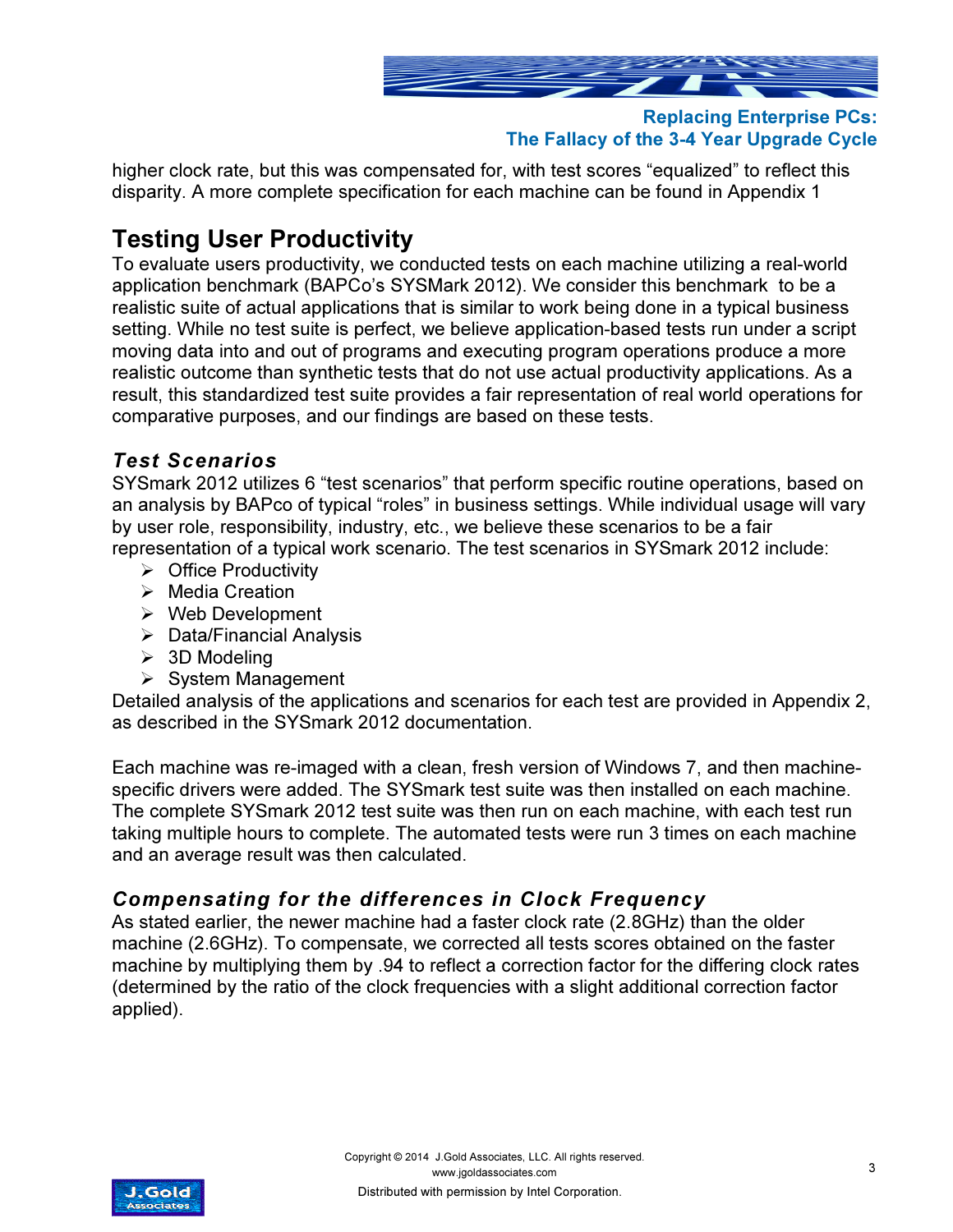

### Figure 1: Test Results: Productivity Improvement for Current Generation Machine vs. 2 Year Old Machine.

| ∣ Test <sup>∖</sup> | Office              | <b>Media</b>    | <b>Web</b>         | Data/Financial  | 3D              | <b>System</b> | <b>Overall</b> |
|---------------------|---------------------|-----------------|--------------------|-----------------|-----------------|---------------|----------------|
| ∣ Scenario∶         | <b>Productivity</b> | <b>Creation</b> | <b>Development</b> | <b>Analysis</b> | <b>Modeling</b> | Management    | <b>Score</b>   |
| Improvement         | $7.9\%$             | 5.1%            | 13.9%              | 3.6%            | 20.1%           | 8.5%          | $9.7\%$        |

Figure 1 indicates the average individual scenario test score improvement on a percentage basis for each of the SYSMark scenario tests of the newer machine versus the older machine. The improvements varied widely based on the test scenario, and is likely due to variations created by CPU enhancements, and particularly for some tests in improved GPU capabilities of the  $4<sup>th</sup>$  generation chip. It is important to note that in the real world, while the actual numbers may change based on varied usage factors, we believe the increases shown in the tests are valid representations of real work loads and improvements that can be achieved.

### Scenario Compensation

Any test suite creates its scripts based on some normalized concept of what users will likely do on their machine, and it's unlikely that a single role represents the only workload that user will encounter. To compensate for this as much as is possible, we have created our own worker-based scenarios. They include a sampling of each of the scripted SYSmark scenario tests, but based on work we estimate each role would perform within each of the scenarios as a percentage of the user's total work time. We believe this blended approach to the test results is a more accurate representation of the varying types of work done by most professionals. It is possible to come up with a virtually endless number of scenarios, but for this report, we created 6 role-based worker scenarios that reflect common business roles within most organizations.

The six role-based worker scenarios we created are:

- $\triangleright$  Office Worker general office worker such as a manager, sales person, etc.
- $\triangleright$  Engineering a generic engineering professional engaged in design work
- $\triangleright$  Admin a general purpose administrative assistant in an office setting
- $\triangleright$  Business Analyst someone who performs data-centric analysis tasks
- $\triangleright$  Web Programmer someone engaged in software and/or web page creation
- $\triangleright$  IT Staff general tasks associated with managing and supporting users

Once the above roles were defined, we determined an activity "blending" by building a scenario for each worker type. This assumed that a worker would utilize different components of the SYSmark test scenarios for various portions of the work day, and that the various roles would, to varying degrees, utilize test scenarios not often associated with their direct roles (e.g., a web designer using office productivity tools). This "Weighted Task Matrix"

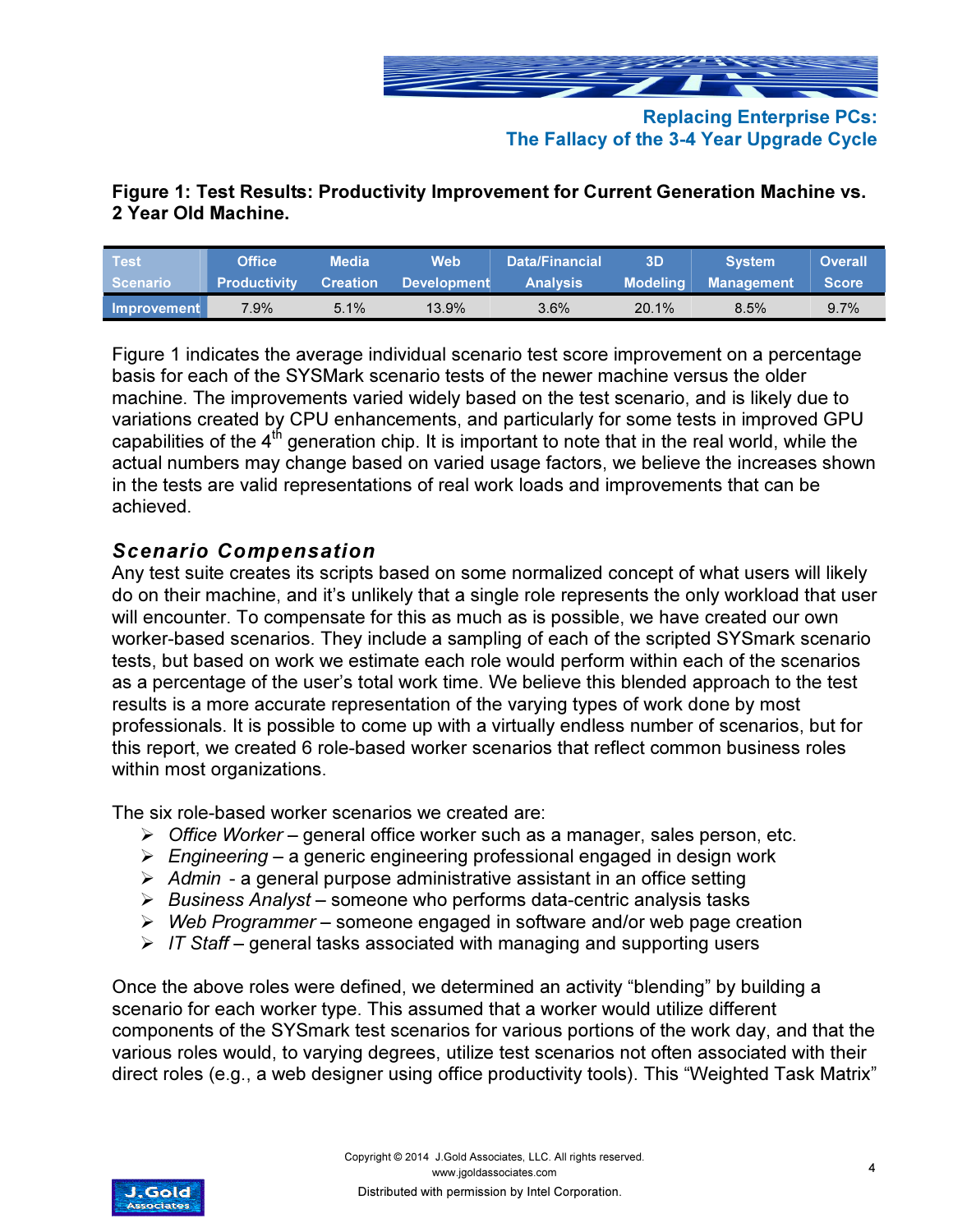

reflecting the six worker scenarios described above and the percentage of time spent in each SYSmark defined scenario is described below:

#### Figure 2: Six Roll-Based Work Scenarios and Their Relationship to Benchmark Test **Scenarios**

|                                          | <b>Office</b><br><b>Worker</b> | <b>Engineering</b> | <b>Admin</b> | <b>Bus</b><br><b>Analyst</b> | <b>Web</b><br><b>Programmer</b> | <b>IT Staff</b> |
|------------------------------------------|--------------------------------|--------------------|--------------|------------------------------|---------------------------------|-----------------|
| <b>Weighted</b><br><b>Task Share</b>     |                                |                    |              |                              |                                 |                 |
| <b>Office</b>                            | 65%                            | 20%                | 30%          | 30%                          | 25%                             | 20%             |
| <b>Productivity</b><br><b>Media</b>      |                                | 10%                | 10%          | 5%                           | 10%                             | 5%              |
| <b>Creation</b>                          |                                |                    |              |                              |                                 |                 |
| <b>Web</b><br><b>Development</b>         |                                |                    |              |                              | 40%                             | 5%              |
| <b>Data/Financial</b><br><b>Analysis</b> | 10%                            | 10%                | 5%           | 40%                          |                                 |                 |
| <b>3D Modeling</b>                       |                                | 40%                |              |                              |                                 |                 |
| <b>Systems</b><br><b>Management</b>      | 10%                            | 5%                 | 30%          | 5%                           | 15%                             | 50%             |
| <b>Total PC Time</b>                     | 85%                            | 85%                | 75%          | 80%                          | 90%                             | 80%             |

\*Weighted Task Share is the amount of time the roll-based worker spends in efforts tested by the particular benchmarks within the SYSMark tests.

\*Total PC time is the amount of time in a typical work day that the roll-based worker spends in doing various PC tasks

It is important to note that none of the total PC times for the various blended scenarios add up to 100%. This is because we assumed various workers would have additional tasks to perform that were not completed on the computer (e.g., filing, telephone calls, attending meetings). Since this calculation will be used to determine the productivity improvements, we felt a more representative basis was necessary. As such the scenario results presented reflect this less than 100% time allotment.

# Scenario Results

The weighted tasks were used to compute a productivity improvement value for each role. The results of the calculations for the determined roles are presented below:

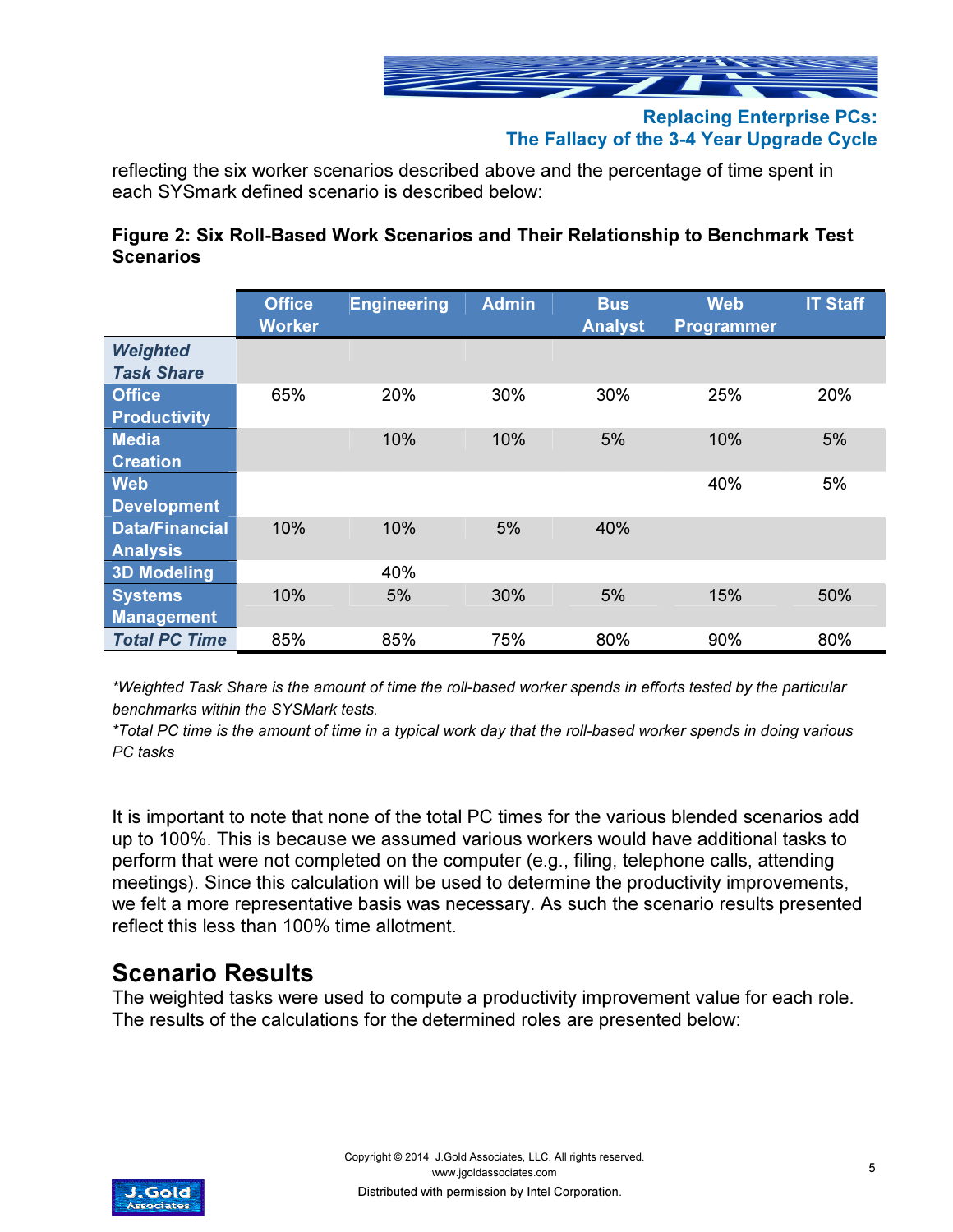

### Figure 3: Average Productivity Improvement by Roll-Based Function

| <b>Roll-Based</b><br><b>Scenario</b> | <b>Office</b><br><b>Worker</b> | <b>Engineering</b> | <b>Admin</b> | <b>Business</b><br><b>Analyst</b> | <b>Web</b><br><b>Programmer</b> | <b>IT Staff</b> |
|--------------------------------------|--------------------------------|--------------------|--------------|-----------------------------------|---------------------------------|-----------------|
| <b>Productivity</b><br>Improvement   | 6.35%                          | $10.92\%$          | $11.57\%$    | 4.49%                             | 9.29%                           | 6.78%           |

The results show a significant difference in productivity improvement across the various roles. Even the lowest improvement at approximately 5% is still a very significant productivity enhancement, while the highest at approximately 12% indicates a substantial return on investment potential.

# Average Yearly Savings Calculations

From the results obtained showing the amount of productivity improvement for the various roles, we determined an actual dollar amount for each. This was determined by creating a representative "fully burdened" cost for each worker type. Each is detailed in Figure 4.

#### Figure 4: Average Yearly Saving Per Worker Role Through "Newer Machine" Productivity Improvement

| <b>Roll Based</b><br><b>Scenario</b>               | <b>Office</b><br><b>Worker</b> | <b>Engineering</b> | <b>Admin</b> | <b>Business</b><br><b>Analyst</b> | <b>Web</b><br>Programmer | <b>IT Staff</b> |
|----------------------------------------------------|--------------------------------|--------------------|--------------|-----------------------------------|--------------------------|-----------------|
| <b>Average</b><br><b>Burdened</b><br><b>Salary</b> | \$80,000                       | \$120,000          | \$70,000     | \$120,000                         | \$120,000                | \$75,000        |
| <b>Average</b><br><b>Yearly</b><br><b>Benefit</b>  | \$5,077                        | \$13,103           | \$8,096      | \$5,385                           | \$11,151                 | \$5,085         |

Once the salary and percentage of productivity improvement was determined, we calculated the amount of yearly productivity improvement benefit per employee. As expected, this amount varies by employee type/role based on percentage improvement and total compensation, but is nevertheless quite significant, ranging from \$5,077 to \$13,103.

To better reflect on our assertion that the two-year lifecycle for a typical corporate PC is optimum, we calculated the amount of benefit realized for two years by simply doubling the yearly gains indicated above.

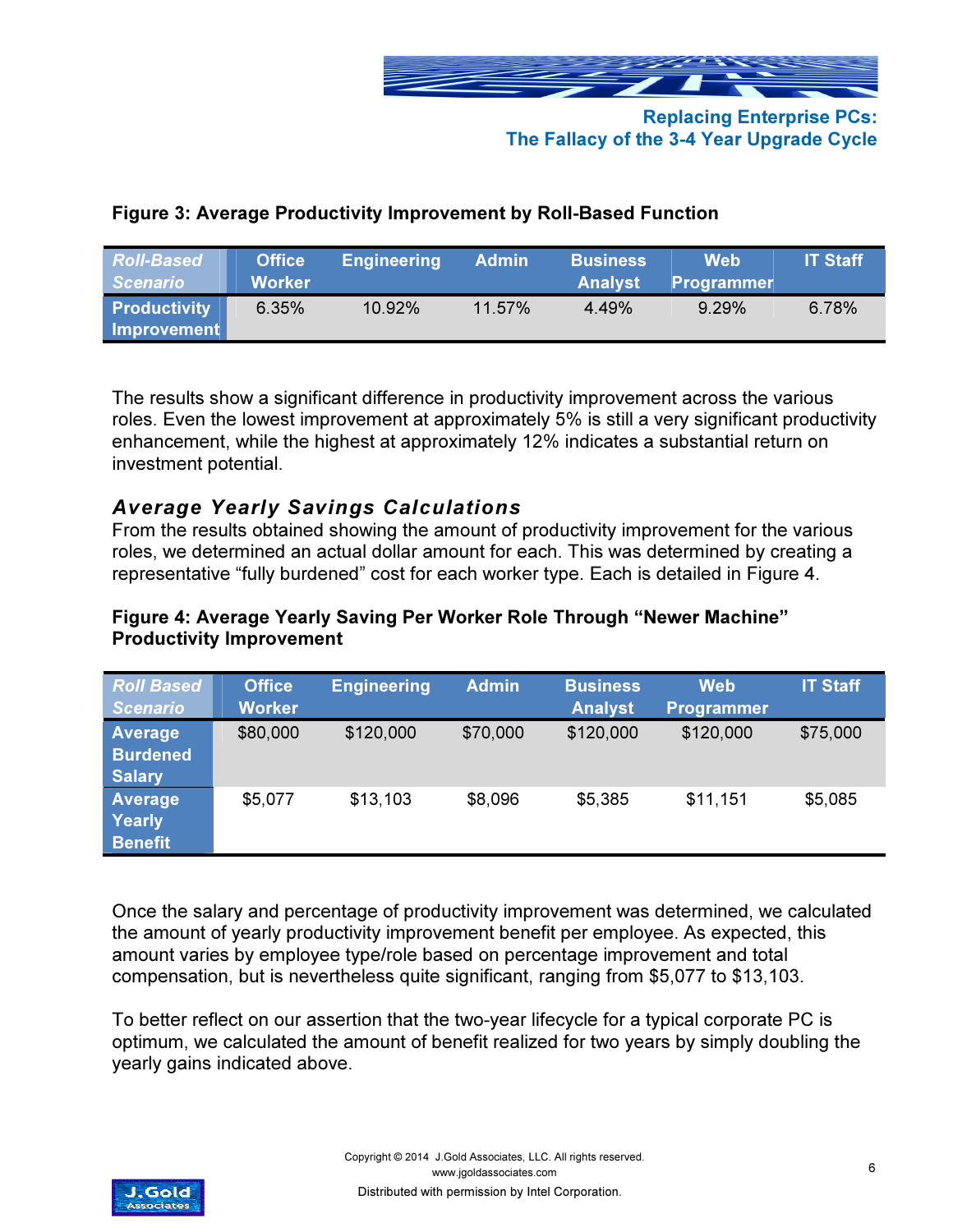

| <b>Roll Based</b><br><b>Scenario</b> | <b>Office</b><br>Worker | Engineering | <b>Admin</b> | <b>Business</b><br><b>Analyst</b> | Web<br><b>Programmer</b> | <b>IT Staff</b> |
|--------------------------------------|-------------------------|-------------|--------------|-----------------------------------|--------------------------|-----------------|
| <b>Two Year</b><br><b>Benefit</b>    | \$10,153                | \$26,207    | \$16,193     | \$10,770                          | \$22,303                 | \$10,170        |

#### Figure 5: Two Year Productivity Gains Benefit

### ROI

Many organizations include a Return on Investment (ROI) calculation as part of their planning process, as well as using it to determine whether a particular expenditure is worthwhile. To that end, we have calculated the ROI, detailed below.

#### Figure 6: 1 Year and 2 Year Return on Investment

| <b>Roll Based</b> | <b>Office</b> | <b>Engineering</b> | <b>Admin</b> | <b>Business</b> | Web               | <b>IT Staff</b> |
|-------------------|---------------|--------------------|--------------|-----------------|-------------------|-----------------|
| <b>Scenario</b>   | Worker        |                    |              | <b>Analyst</b>  | <b>Programmer</b> |                 |
| 1 Year ROI        | 249%          | 642%               | 397%         | 264%            | 547%              | 249%            |
| 2 Year ROL        | 498%          | 1285%              | 794%         | 528%            | 1093%             | 499%            |

The above calculations represent 1 year and 2 year ROI based on the productivity improvements per worker role obtained by deploying the newer, higher productivity machine. The ROI calculations are based on a typical enterprise-class notebook PC cost estimate of \$1,000 and the cost of migrating and deploying the machines (calculated from our models/research) at \$1,040 per device.

# Equivalent Work Days Gained

Through the productivity benefits determined above, we calculated that the organization can actually gain a significant number of "equivalent work days" from each employee. This can be used to supplement and/or offset hiring and worker rolls. Below we indicate the number of "equivalent work days" gained per worker within each of the specific roll-based scenarios. Multiplying each amount by the number of workers in that role within the organization provides a large "hidden workforce" that can be leveraged by the corporation.

#### Figure 7: Number of "Equivalent Work Days" Gained per Worker per Year

| <b>Roll Based</b><br><b>Scenario</b>     | <b>Office</b><br><b>Worker</b> | Engineering | <b>Admin</b> | <b>Business</b><br><b>Analyst</b> | <b>Web</b><br><b>Programmer</b> | <b>IT Staff</b> |
|------------------------------------------|--------------------------------|-------------|--------------|-----------------------------------|---------------------------------|-----------------|
| <b>Days</b><br><b>Gained per</b><br>Year | 15.86                          | 27.30       | 28.92        | 11.12                             | 23.23                           | 16.95           |

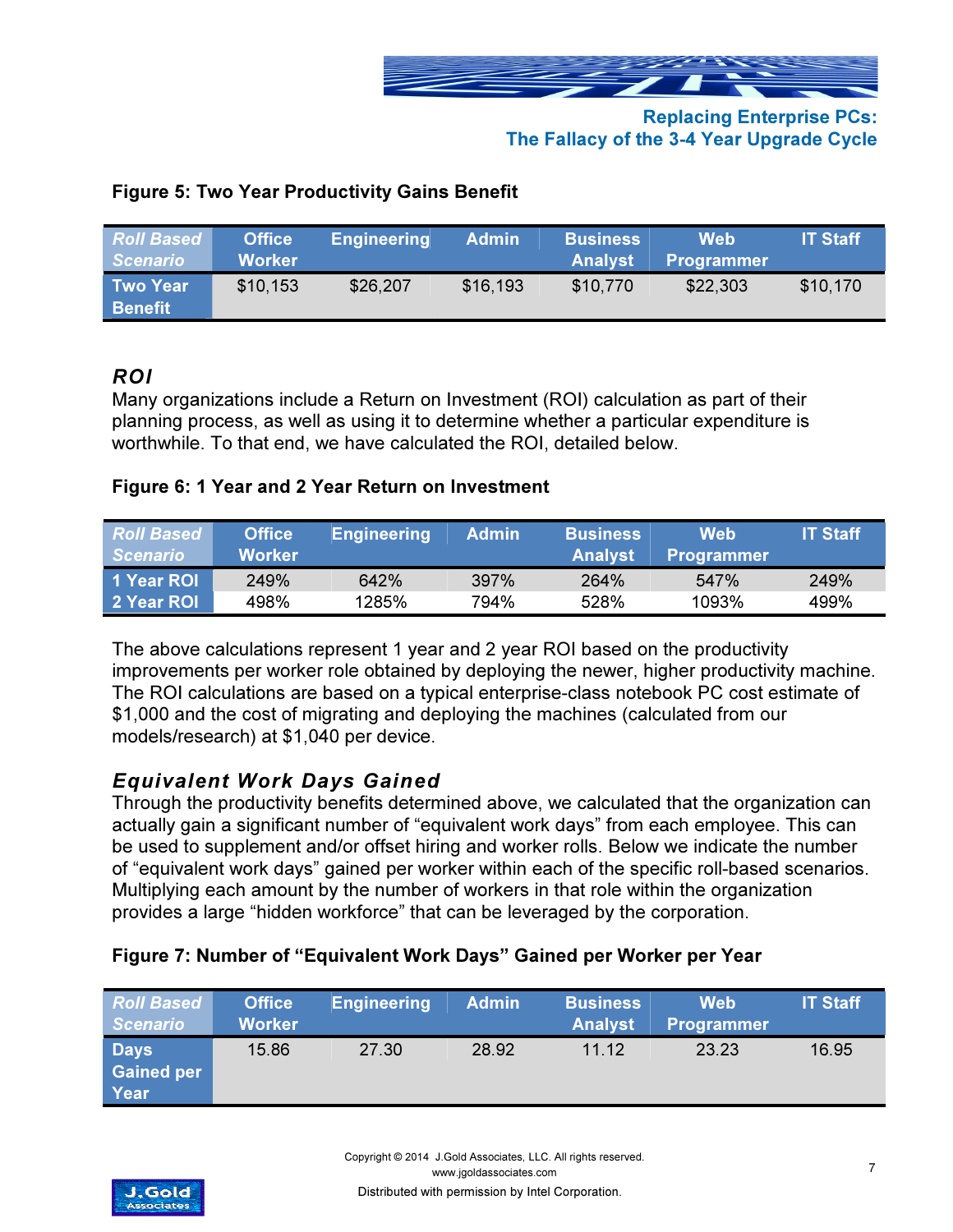

# PC Upgrade costs as a Percentage of Employee Costs

We have calculated the cost of a two year upgrade cycle and compared it to the fully burdened cost of the role based workers. As can be seen from the results in Figure 8, the PC costs, including purchase of the device and related device migration costs, are a tiny portion of the overall burdened employee cost. This is an indication of the device cost to employee salary ratio that has been steadily declining over the past several years. It reinforces the need to move away from the longer lifecycle times implemented when the PC investments were a higher portion of the employee cost burden, and into a model where shorter life cycles make way for increasingly productive workers.

| <b>Roll Based</b><br><b>Scenario</b>                                 | <b>Office</b><br><b>Worker</b> | <b>Engineering</b> | <b>Admin</b> | <b>Business</b><br><b>Analyst</b> | <b>Web</b><br>Programmer | <b>IT Staff</b> |
|----------------------------------------------------------------------|--------------------------------|--------------------|--------------|-----------------------------------|--------------------------|-----------------|
| <b>Upgrade</b><br>Cost as %<br>of/<br><b>Employee</b><br><b>Cost</b> | 1.28%                          | .85%               | 1.46%        | .85%                              | .85%                     | 1.36%           |

#### Figure 8: Upgrade Costs Compared to Employee Cost

# Recommendations

Based upon our testing and the results obtained, we recommend that organizations take the following actions:

- $\triangleright$  We strongly recommend companies immediately move to a refresh cycle for their corporate PCs of 2 years for most users. The increased levels of productivity offer both a substantial ROI, as well as provide for a more efficient workforce, allowing organizations to do more with the resources they currently have, or to delay adding staff as productivity is improved.
- $\triangleright$  Enterprises should establish a refresh program that is not based on "old thinking" industry practices established many years ago. The cost of a new machine is considerably less today on a device to employee expense ratio than it was a decade ago when many of the recommendations were established. Organizations must look at the negative cost implications of keeping older devices past their prime.
- $\triangleright$  With more data and apps being accessed from the cloud, the impact (and cost) associated with upgrading machines will continue to decline, as little IT effort and/or user down time will be involved in upgrades. As a result, the effort and cost to update more frequently will decline as well.

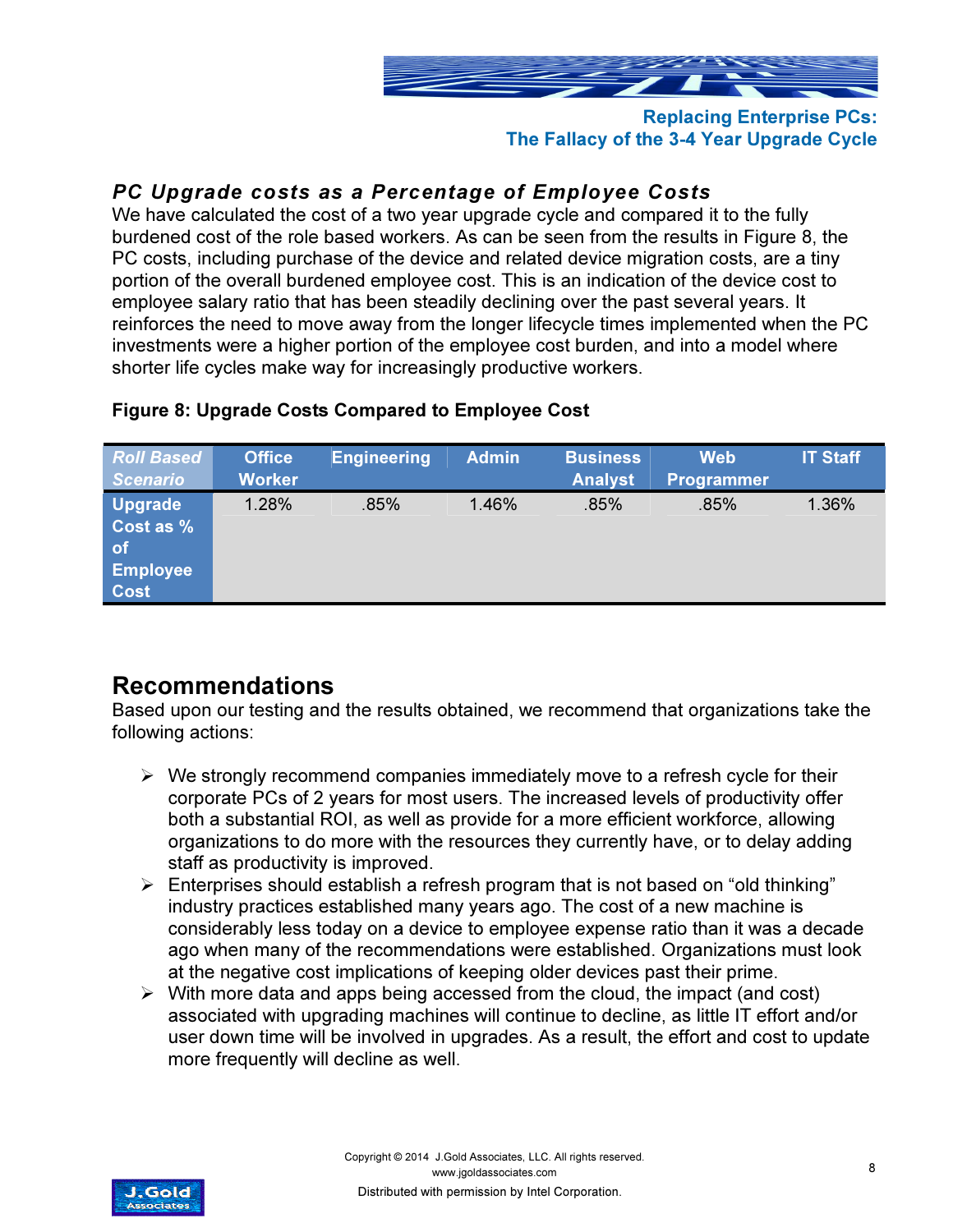

- $\triangleright$  Companies that do not deploy upgraded PCs on a regular basis will face lower overall user productivity that can lead to being uncompetitive in the marketplace, as well as user frustration leading to higher turnover rates.
- $\triangleright$  Finally, based on our analysis presented above, there is no reason why organizations should delay switching over to a more aggressive upgrade cycle.

Many organizations have unique requirements and/or different assumptions than represented here. This model is easily modified to reflect the unique characteristics of individual companies. We encourage any organization that wishes to have a more customized model reflecting its own costs and rates to contact us.

> Distribution rights to this research report have been licensed to Intel Corporation for its use. No other parties are authorized to copy, post and/or redistribute this whitepaper in part or in whole without the express written permission of the copyright holder, J.Gold Associates, LLC.

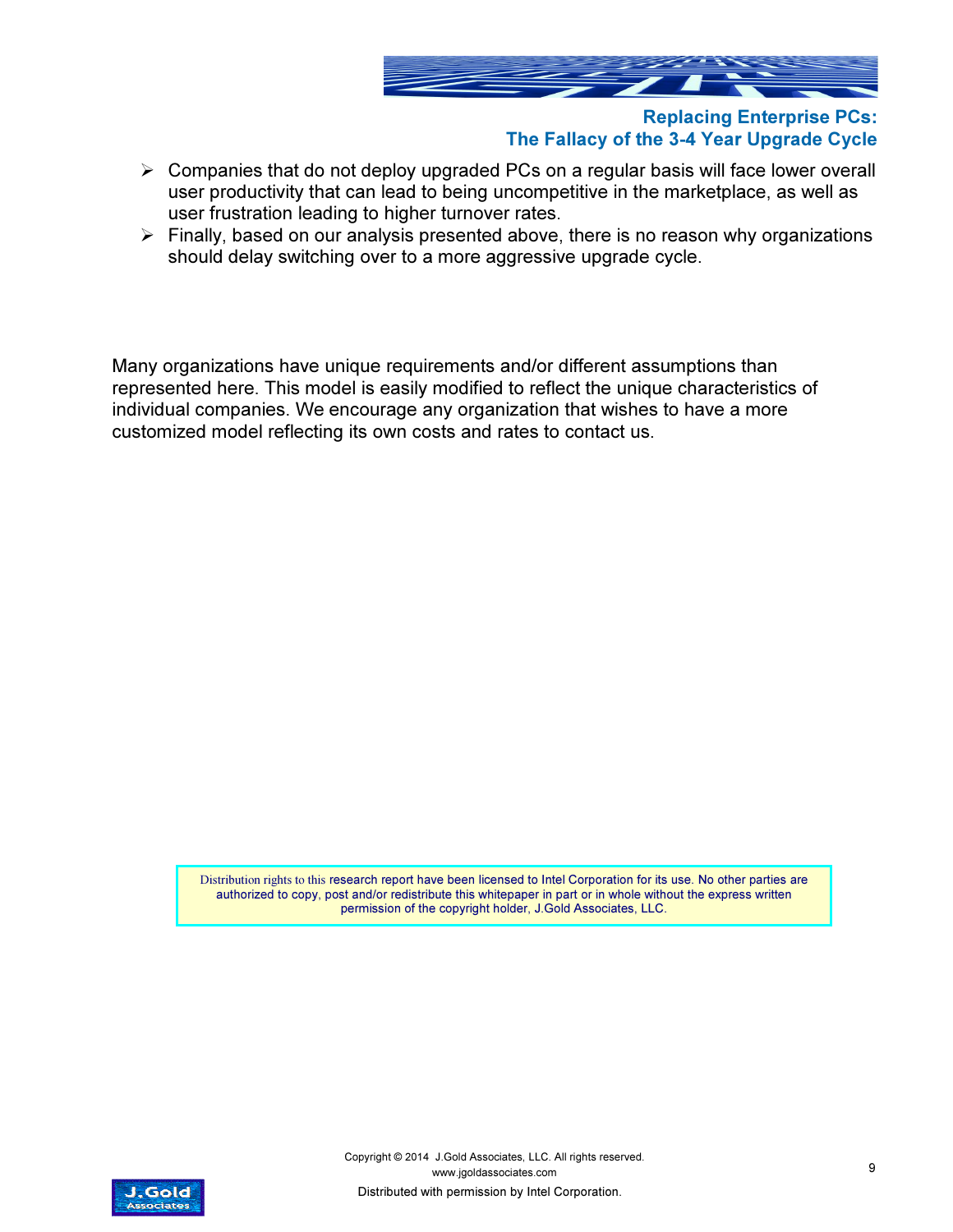

# Appendix

# Appendix 1: PC Test Machine Configurations as Reported by SYSmark Test Suite

#### Older Machine

Model: HP EliteBook 8570P

#### **Hardware**

- BIOS Hewlett-Packard 68ICF Ver. F.04 66.26 06/12/2012
- $\triangleright$  Motherboard type 17A7
- $\triangleright$  CPU type Intel(R) Core(TM) i5-3320M CPU @ 2.60GHz
- CPU frequency 2600 MHz
- $\triangleright$  Memory size 4096 MB
- Screen Resolution 1024 x 768  $@$  60 Hz
- Disk 0 180.0 GB INTEL SSDSC2BW180A3H
- ▶ Policies Write caching: Default; Power protected: Default
- $\triangleright$  GPU 0 Intel(R) HD Graphics 4000

#### **Software**

- OS type Windows 7 Professional x64 Service Pack 1
- OS version 6.1.7601.17514
- $\triangleright$  Virtual Memory 7922 MB Total, 6478 MB Free
- $\triangleright$  Visual Effects Let Windows choose what's best for my computer
- $\triangleright$  Desktop Composition Enabled
- Power policy BAPCo SYSmark 2012

#### Newer Machine:

Model: HP ProBook 650

#### **Hardware**

- BIOS Hewlett-Packard L78 Ver. 01.05 22.56 04/29/2014
- $\triangleright$  Motherboard type 2101
- $\triangleright$  CPU type Intel(R) Core(TM) i5-4330M CPU @ 2.80GHz
- CPU frequency 2800 MHz
- $\triangleright$  Memory size 4096 MB
- Screen Resolution 1366 x 768  $@$  59 Hz
- > Disk 0 179 GB INTEL SSDSC2BW180A3H
- ▶ Policies Write caching: Default; Power protected: Default
- $\triangleright$  GPU 0 Intel(R) HD Graphics 4600
- $\triangleright$  Driver version 10.18.10.3540
- ▶ Network 0 Loopback Pseudo-Interface 1
- $\triangleright$  IP 127.0.0.1

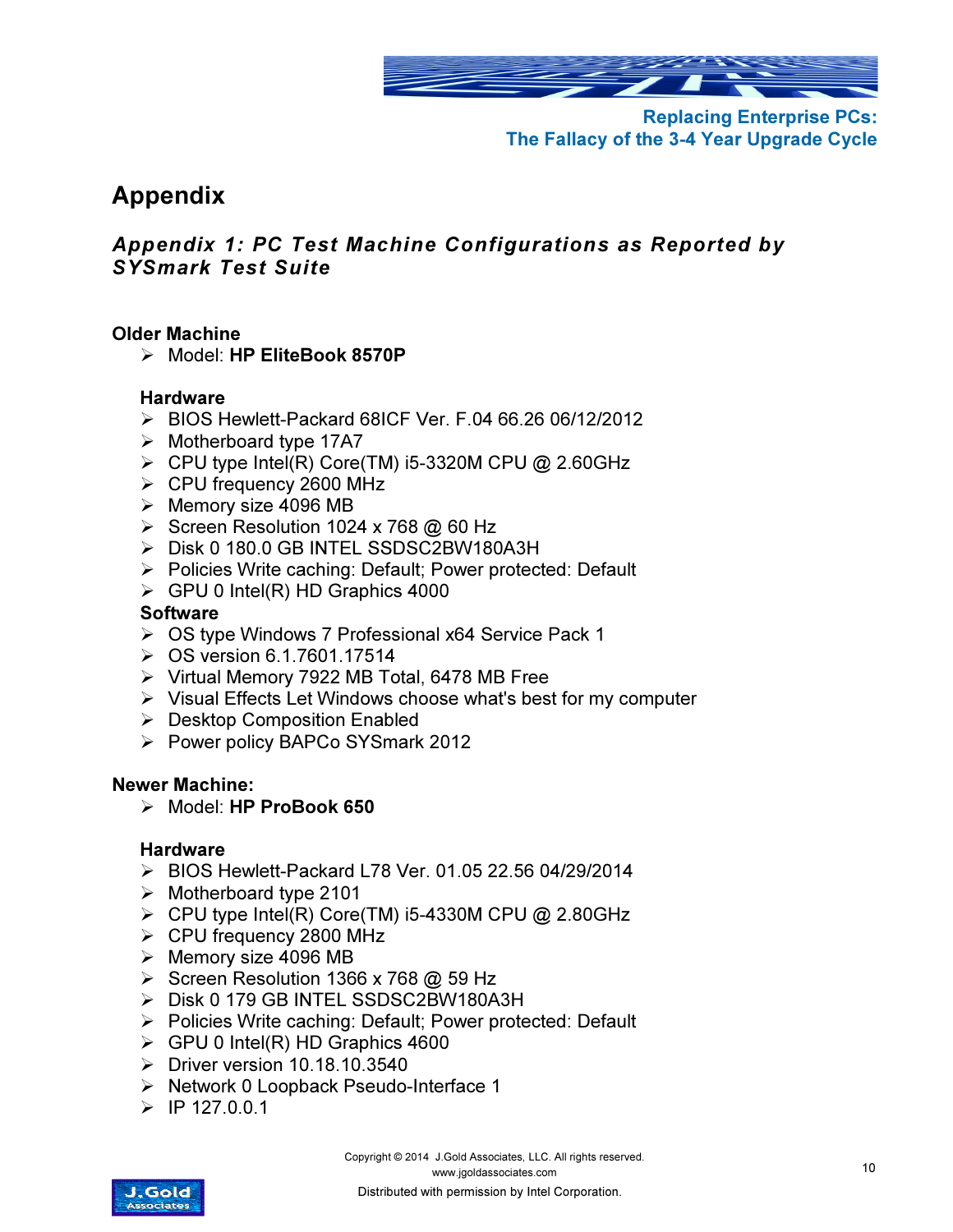

#### **Software**

- OS type Windows 7Professional x64 Service Pack 1
- $\triangleright$  OS version 6.1.7601.17514
- $\triangleright$  Virtual Memory 7793 MB Total, 6802 MB Free
- $\triangleright$  Visual Effects Let Windows choose what's best for my computer
- **▶ Desktop Composition Enabled**
- $\triangleright$  Power policy BAPCo SYSmark 2012

### Appendix 2: PC Test Scenarios

The test suite utilized in this project was BAPCo SYSmark 2012. In an effort to define exactly what test scenarios were included during the test, below are the Usage Model/Scenario Selection, Scenario Workload Descriptions and Application Selection descriptions. This information is copied directly from the BAPCo whitepaper "An Overview of SYSmark 2012", July 2011 Revision 1.10. The full whitepaper is available at www.bapco.com. The information provided should only be considered in the context of the full whitepaper and benchmark disclaimer. J.Gold Associates makes no claim to ownership of this content and it is inserted here for informational purposes.

### 2.2 Usage Model/Scenario Selection

For SYSmark 2012, BAPCo chose a wide variety of usage models in which the user experience is influenced by system performance. BAPCo then grouped related usage models into these six scenarios:

#### Office Productivity

The Office Productivity scenario models productivity usage including word processing, spreadsheet data manipulation, email creation/management and web browsing.

#### Media Creation

The Media Creation scenario models using digital photos and digital video to create, preview, and render a video advertisement for a fictional business.

#### Web Development

The Web Development scenario models the creation of a website for a fictional company.

#### Data/Financial Analysis

The Data/Financial Analysis scenario creates financial models to review, evaluate and forecast business expenses. In addition, the performance and viability of financial investments is analyzed using past and projected performance data.

#### 3D Modeling

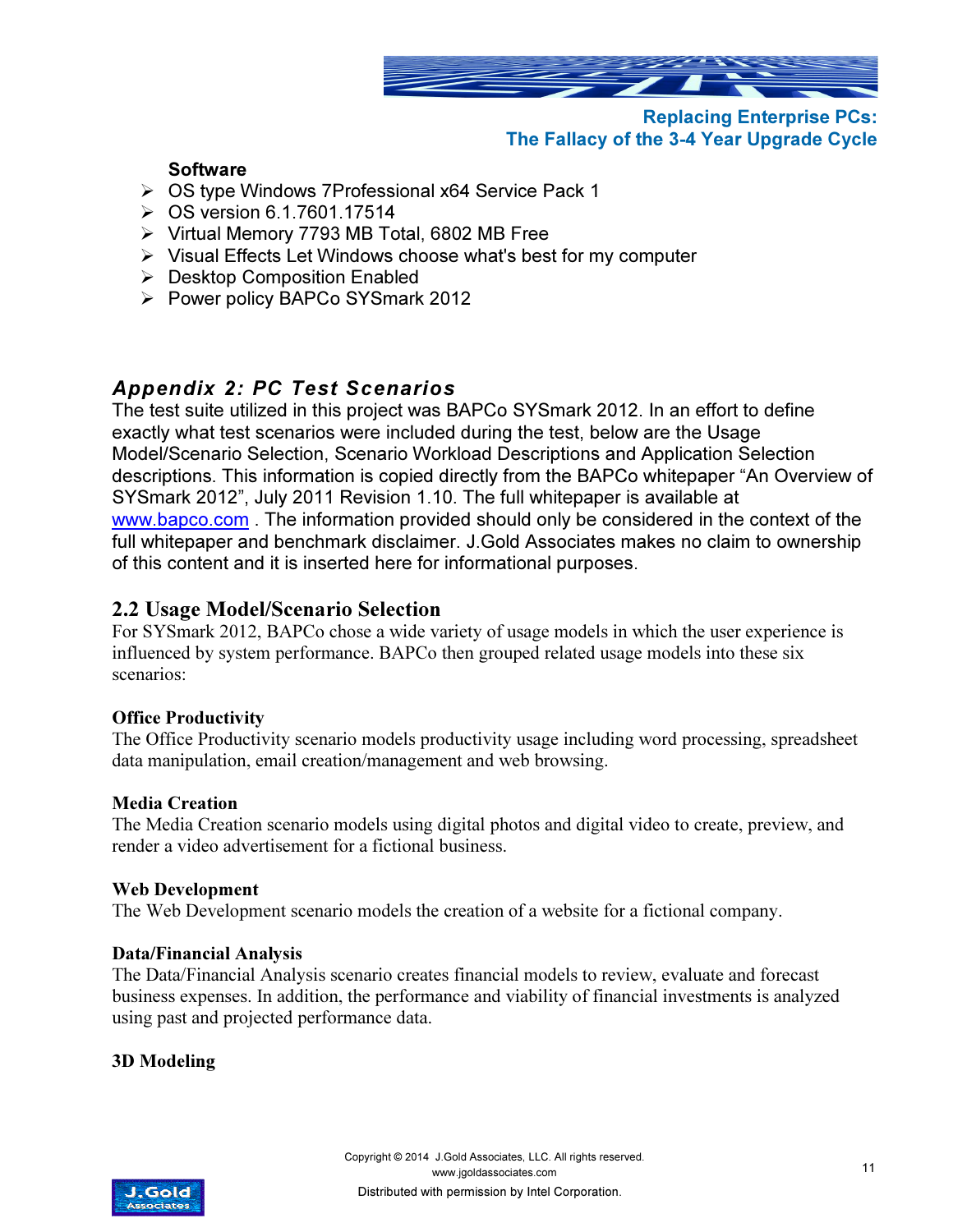

The 3D Modeling scenario focuses on creating, rendering, and previewing 3D objects and/or environments suitable for use in still imagery. The creation of 3D architectural models/landscapes and rendering of 2D images and video of models are also included.

#### System Management

The System Management scenario models the creation of data backup sets and the compression, and decompression of various file types. Updates to installed software are also performed.

#### 2.6 Scenario Workload Descriptions

The scenario workloads created at the workload development sessions for SYSmark 2012 are described below:

#### Office Productivity

Read, create and search for emails. Create and execute a rule on email inbox. Use multiple browsers to browse a blog, online shopping site, wiki site and social networking site. Check web mail in a private browser session. Combine multiple scanned pages from a complex document into an encrypted PDF document using optical character recognition (OCR). Create a PDF with fillable form fields from scanned pages. Archive a diverse set of files into a single encrypted file. Use an advanced OCR program to convert scanned pages of complex and simple documents into editable word documents. Create a blog post and do a mail merge. Use a spreadsheet program to do data analysis. Create and view complex presentations that include clip art and video. Some of these activities are performed concurrently to model typical multitasking behavior.

#### Media Creation

Create a panoramic image using an image editing application, combine a set of photos into one high dynamic range (HDR) image, and adjust and prepare both images for print. Preview and encode a complex video project using a video compositing application. Here, OpenGL is used for all video previews and a software render is used for maximum video quality upon final output as recommended by software vendor documentation. Transcode the video to a format suitable for web publishing using a video editing application.

#### Web Development

Combine images, video clips, and audio into a video using a video editing application, then encode the video to a web-ready format. Layout the graphics and create the icons for a website using an image editing application. Use batch processing to manipulate a set of photos for use in a web-based photo gallery. Assemble the graphics, gallery, and video into a functional website using a web development application, fixing links and moving documents as needed. Preview the pages in multiple web browsers.

#### Data/Financial Analysis

Generate sales forecasts by region and currency based on historical data, and produce summary graphs and pivot tables using a spreadsheet application.

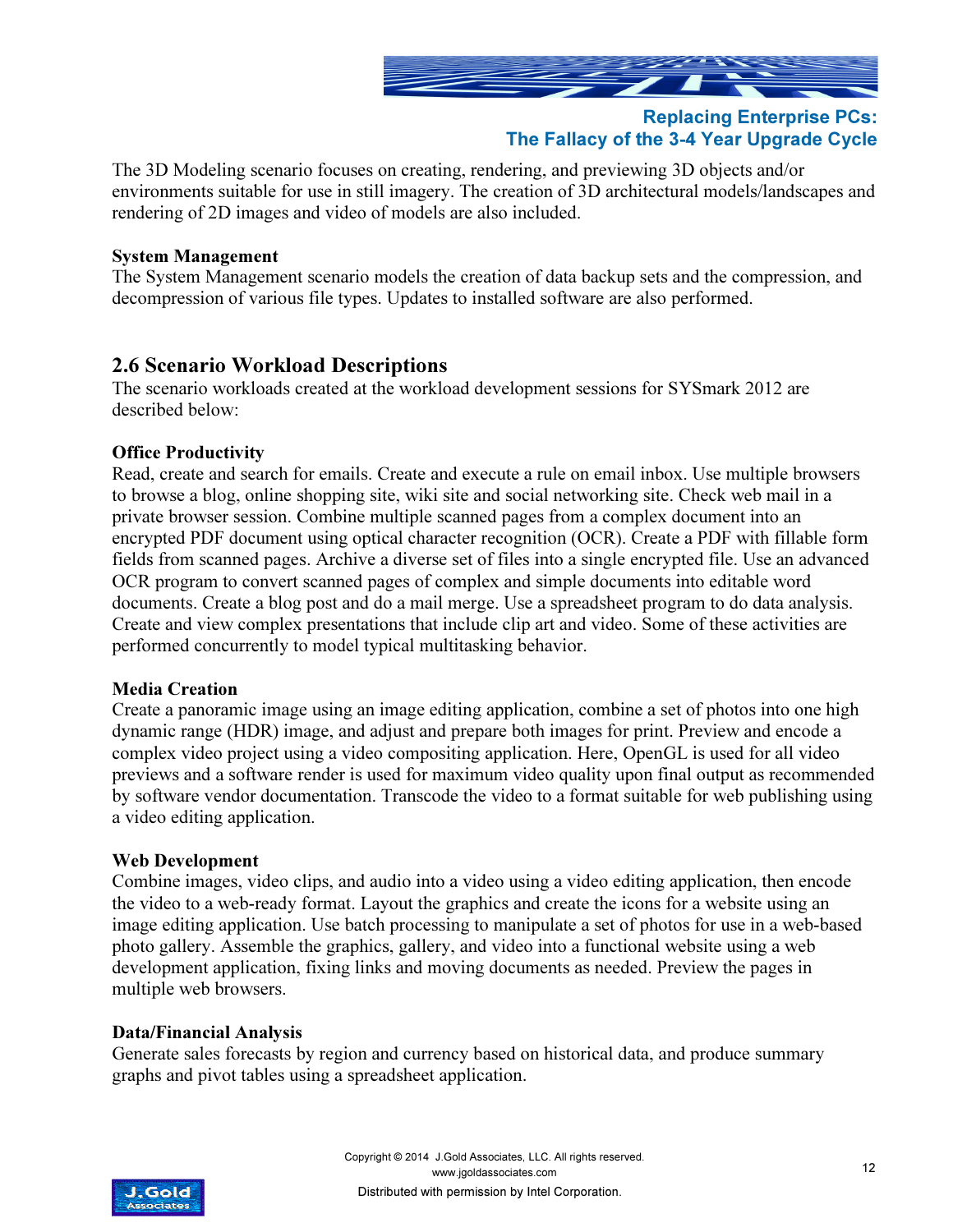

#### 3D Modeling

Create components for a 3D scene, including a panoramic image and texture images, using an image editing application. Create and render views of an architectural model using realistic materials in an architectural modeling application. Add visual features to an existing architectural model, and render "sketch" style views using an architectural modeling application. Create a 3D scene, rendering views and a fly-through animation of the scene's progression through development, using a 3D modeling application.

#### System Management

Install and then upgrade an application using a complete application installer and patch installers. Perform a (simulated) full system backup using encryption, then after making changes to the initial backup dataset, perform two encrypted incremental backups. Restore both backups. Create an encrypted archive of various sensitive files for transfer across unsecured communications, and another unencrypted archive of various files. Decompress the initial backup and two incremental backups. Decompress the encrypted and unencrypted archive files.

#### 2.3 Application Selection

For SYSmark 2012, BAPCo has identified the following representative applications for the six usage scenarios:

#### Table 1: Office Productivity Applications

ABBYY® FineReader Pro 10.0 Image files, word processing documents Adobe® Acrobat® Pro 9 Portable document files, image files Adobe® Flash® Player 10.1 Flash animations Microsoft® Excel® 2010 Spreadsheets Microsoft® Internet Explorer® 8 (or newer version, if already installed) Web pages Microsoft® Outlook® 2010 E-mails Microsoft® PowerPoint® 2010 Presentation files, image files, video files Microsoft® Word 2010 Word processing documents Mozilla® Firefox® 3.6.8 Web pages WinZip® Pro 14.5 Zip files, assorted document files

#### Table 2: Media Creation Applications

Adobe® After Effects® CS5 Video files, image files, audio files Adobe® Photoshop® CS5 Extended Image files Adobe® Premiere® Pro CS5 Video files

#### Table 3: Web Development Applications

Adobe® Photoshop® CS5 Extended Image files Adobe® Premiere® Pro CS5 Video files, image files, audio files Adobe® Dreamweaver® CS5 Web pages, image files, video files Microsoft® Internet Explorer® 8 (or newer version, if already installed) Web pages

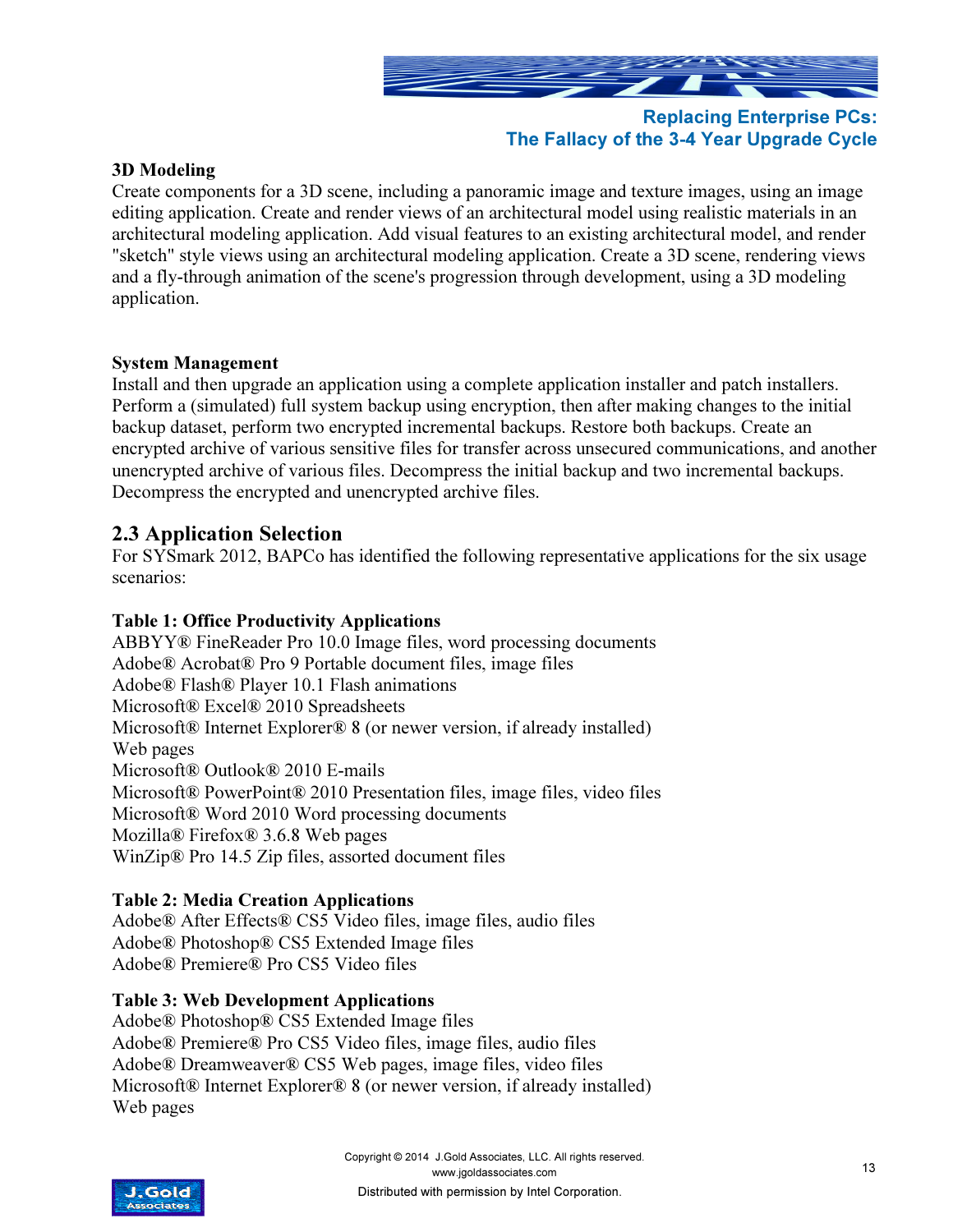

Mozilla® Firefox® 3.6.8 Web pages

#### Table 4: Data/Financial Analysis Applications Application Version Document Type

Microsoft® Excel® 2010 Spreadsheets

#### Table 5: 3D Modeling Applications Application Version Document Type

Adobe® Photoshop® CS5 Extended Image files Autodesk® 3ds Max® 2011 CAD files, image files, video files Autodesk® AutoCAD® 2011 CAD files Google SketchUp™ Pro 8 CAD files, image files

#### Table 6: System Management Applications

Mozilla® Firefox® Installers for versions 2.0.0.20, 3.6.2, 3.6.3, 3.6.4, 3.6.6, 3.6.7 Application installer WinZip® Pro 14.5 Zip files, assorted media and document files WinZip® Command Line 3.2 Zip files, assorted media and document files.

> Distribution rights to this research report have been licensed to Intel Corporation for its use. No other parties are authorized to copy, post and/or redistribute this whitepaper in part or in whole without the express written permission of the copyright holder, J.Gold Associates, LLC.